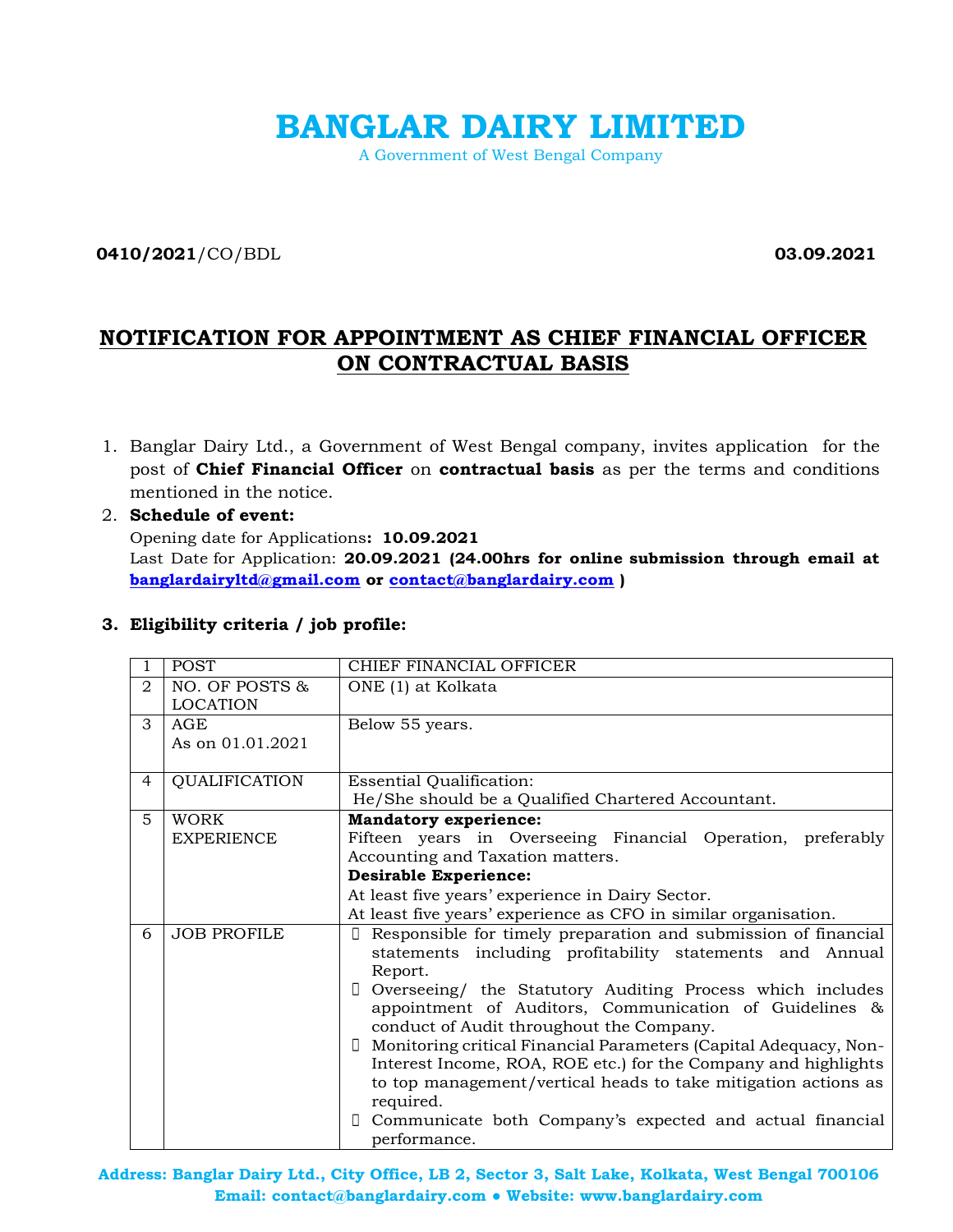|             |                      | Ensuring Regulatory and Statutory filings and compliances of             |
|-------------|----------------------|--------------------------------------------------------------------------|
|             |                      | Direct and Indirect Taxes (GST), various regulators. Compilation         |
|             |                      | of financial statements in accordance with Indian Accounting             |
|             |                      | Standards (Ind-AS). Policy formulation on the relevant functional        |
|             |                      | area.                                                                    |
|             |                      | $\Box$<br>Overseing development and maintenance of MIS Report System     |
|             |                      | to ensure accurate and updated reporting.                                |
|             |                      | Any other work entrusted by the Company from time to time.               |
| $\mathbf 7$ | <b>LEAVE</b>         | During the period of contractual engagement the candidate will be        |
|             |                      | eligible to avail Paid Leave $(a)$ 1 day for each completed month,       |
|             |                      | maximum 12 days over a period of 12 months, without carry forward        |
|             |                      | facilities of accumulated leave. Leave may be availed not exceeding 4    |
|             |                      | days at a stretch. Any other absence shall be treated as on Loss of      |
|             |                      | Pay affecting the Fixed Component of the compensation package. The       |
|             |                      | accumulated leave will not be encashable.                                |
| 8           | <b>PAY</b>           | The compensation and terms & conditions will be negotiated/              |
|             | <b>COMPENSATION</b>  | finalized depending upon the suitability of the candidate and depend     |
|             |                      | on the last drawn pay from the previous employment.                      |
| 9           | <b>SELECTION</b>     | The selection will be through Interview & Personal interaction on the    |
|             | <b>PROCESS</b>       | basis of eligibility, experience, qualification & performance during     |
|             |                      | Interview/interaction.                                                   |
| 10          | <b>TERMS OF</b>      | The Chief Financial Officer would Head the Company's Finance             |
|             | <b>CONTRACT</b>      | Function for a fixed contractual term of <b>one year</b> with Annual     |
|             |                      | Performance Review.                                                      |
|             |                      |                                                                          |
|             |                      | The Company will be entitled to terminate the contract at any time       |
|             |                      | without assigning any reason whatsoever, by giving 30 days notice        |
|             |                      | or on payment of fixed Component Compensation equivalent to one          |
|             |                      | Month's fixed component of the compensation in lieu of such Notice.      |
|             |                      | In case the appointee desires to terminate the contract before the       |
|             |                      | expiry of the contractual period of one year, he / she will have to give |
|             |                      | to the Company clear one month's notice or make payment of one           |
|             |                      | Month's fixed component of the compensation in lieu of such Notice.      |
| 11          | <b>MISCELLANEOUS</b> | The contract will be subject to satisfactory completion of all Pre-      |
|             |                      | employment formalities including Medical examination, Reference          |
|             |                      | checks, and verification of testimonials etc., as prescribed by the      |
|             |                      | Company.                                                                 |

## 4. **How to apply**:

- **a.** Submit hardcopy with subject head "**APPLICATION FOR CHIEF FINANCIAL OFFICER ON CONTRACTUAL BASIS"** at the office of BANGLAR DAIRY LIMITED addressed to "**The Managing Director, Banglar Dairy Limited, City Office, LB 2, Sector 3, Salt Lake, Kolkata 700106, West Bengal".**
- b. Email the scanned (at 100 dpi) pdf copy filled application form to **[banglardairyltd@gmail.com](mailto:banglardairyltd@gmail.com) or [contact@banglardairy.com](mailto:contact@banglardairy.com)** .
- c. A confirmation email will be sent to the applicant/s after receiving the application. In case any applicant does not get the confirmation mail within two working days from the date of emailing the application over mail, they may consider that their application has not reached successfully and should resend their documents as stated above. They can also enquire the status of their application by contacting at **[banglardairyltd@gmail.com](mailto:banglardairyltd@gmail.com) or [contact@banglardairy.com](mailto:contact@banglardairy.com)** .

The Applicants are required to keep the original Application Form with them and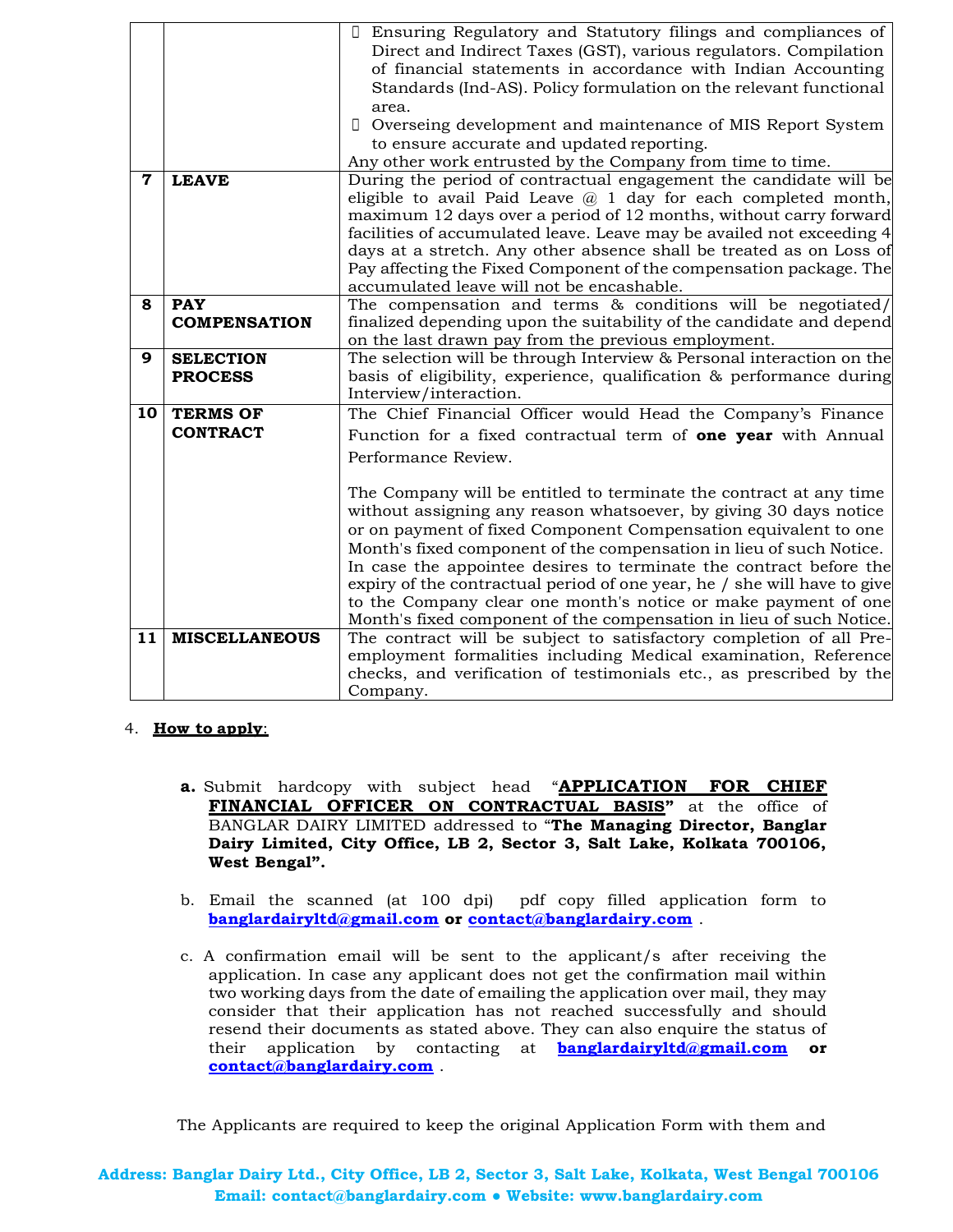should bring the same for submission along with one set of the requisite documents in support of their eligibility when called for Personal Interview. Also, ensure to bring along the Original Documents in support of eligibility and experience for verification at the time of Personal Interview.

*Note: The Company will not be responsible if the applicant is not able to send the application within the stipulated date on account of any reason whatsoever.*

#### **5. General Instructions:**

- a) Decision of the Company in all matters regarding eligibility of the applicant, the stages at which such scrutiny of eligibility is to be undertaken, documents to be produced, Personal Interview, selection and any other matter relating to recruitment will be final and binding on the applicant. While applying for the post, the applicant should ensure that he / she fulfills the eligibility and other criteria mentioned above and that the particulars furnished are correct in all respects. In case it is detected at any stage of recruitment that applicant does not fulfill the eligibility norms and / or that he / she has furnished any incorrect / false information/document or has suppressed any material fact(s), his  $/$  her candidature will automatically stand cancelled. If any of the above shortcoming(s) is / are detected even after recruitment, his/her contract is liable to be terminated without any notice.
- b) Mere submission of application against the advertisement and apparently fulfilling the criteria as prescribed in the advertisement would not bestow on him / her right to be called for Personal Interview.
- c) Incomplete applications and / or applications without aforesaid documents will be rejected outright without assigning any reason thereof.
- d) Information regarding Personal Interview will be displayed on www.banglardairy.com. It will also be sent to shortlisted applicants on their email ID provided by the candidate in the application.
- e) While every effort will be made to ensure that the Intimation to the eligible applicants, short listed for attending the Personal Interview will be sent sufficiently in advance, the Company will not be held responsible for delay in receiving the intimation by the applicant for any reason whatsoever. The applicants are advised to keep track of the status of their candidature by visiting the [www.banglardairy.com](http://www.banglardairy.com/) and their own email ID from time to time.
- f) The Company reserves the right to alter, modify or change the eligibility criteria and / or any of the other terms and conditions spelt out in this Notification.
- g) Any resultant dispute arising out of this Notification shall be subject to the sole jurisdiction of the Courts situated in Kolkata.

**-sd- (Bijin Krishna) Managing Director**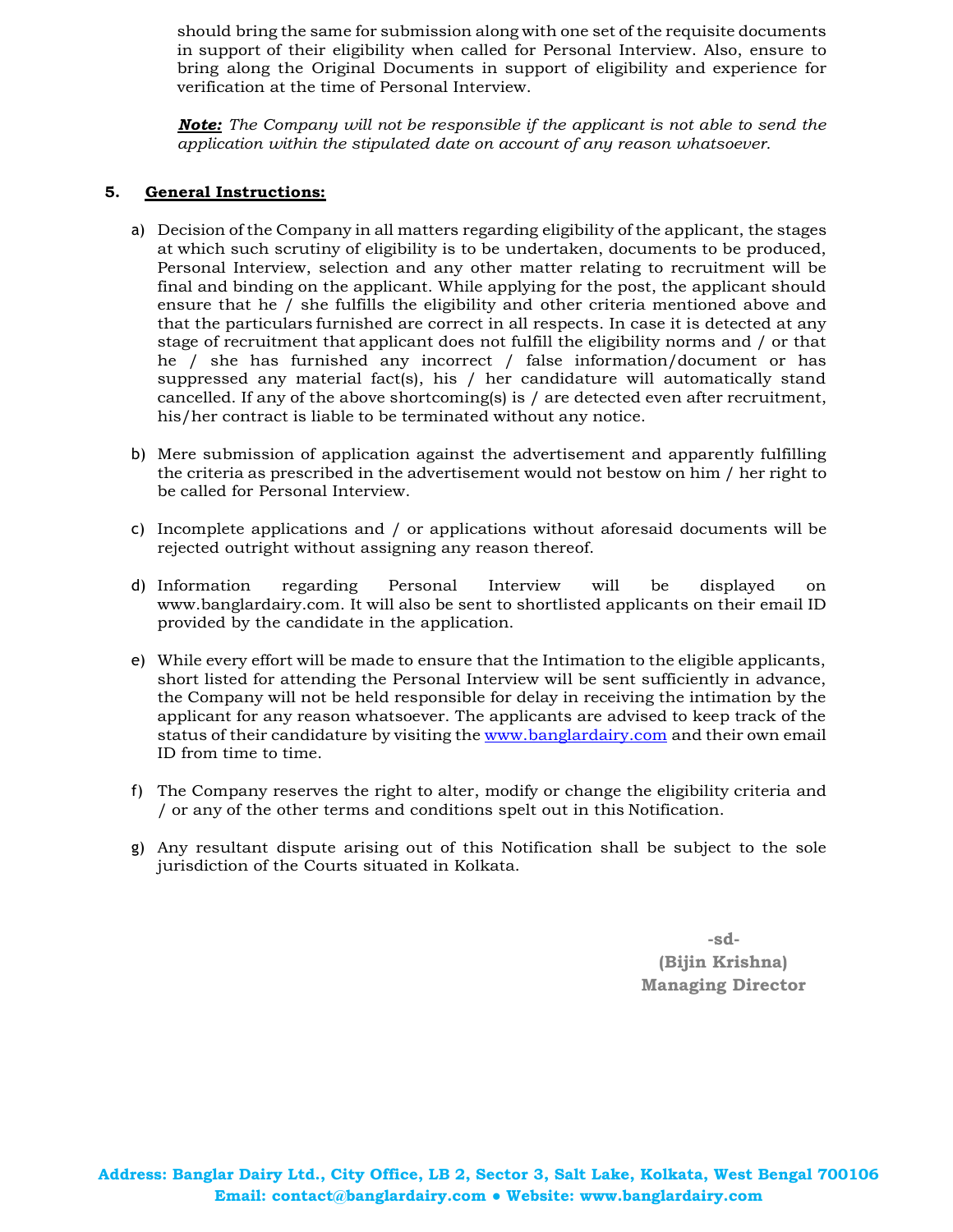## **APPLICATION FOR APPOINTMENT AS CHIEF FINANCIAL OFFICER ON CONTRACT BASIS**

To,

The Managing Director Banglar Dairy Ltd., ARD Campus, LB 2, Sector 3, Salt Lake, Kolkata 700106

Paste passport size photograph and sign

With reference to your advertisement No. appointment of **Chief Financial Officer on Contractual Basis**, I submit my application on prescribed format as under:  $_$  dated  $_$ , for

| Name in Full In BLOCK Letters:             | First Name             |  | Middle Name |            | Last Name  |
|--------------------------------------------|------------------------|--|-------------|------------|------------|
|                                            |                        |  |             |            |            |
|                                            |                        |  |             |            |            |
| Father's/ Husband's Name:                  |                        |  |             |            |            |
| Mother's Name:                             |                        |  |             |            |            |
| <b>Gender</b> (tick on appropriate box):   | Male                   |  | Female      |            |            |
| <b>Category</b> (tick on appropriate box): | <b>SC</b><br><b>ST</b> |  |             | <b>OBC</b> | <b>GEN</b> |
| <b>Nationality:</b>                        |                        |  |             |            |            |
| Date of Birth:                             |                        |  |             |            |            |
| Age:                                       | Year -                 |  |             |            |            |
| (as on $01.03.2021$ )                      | Month $-$              |  |             |            |            |
| <b>Religion:</b>                           |                        |  |             |            |            |
| <b>Marital Status:</b>                     |                        |  |             |            |            |
| <b>Permanent Address:</b>                  |                        |  |             |            |            |
|                                            |                        |  |             |            |            |
| <b>Correspondence Address:</b>             |                        |  |             |            |            |
|                                            |                        |  |             |            |            |
|                                            |                        |  |             |            |            |
| <b>Contact Details:</b>                    | Landline No.:          |  |             |            |            |
|                                            | Mobile No.:            |  |             |            |            |
|                                            | Email ID:              |  |             |            |            |
| <b>Place of Birth:</b>                     |                        |  |             |            |            |
| <b>Native Place:</b>                       |                        |  |             |            |            |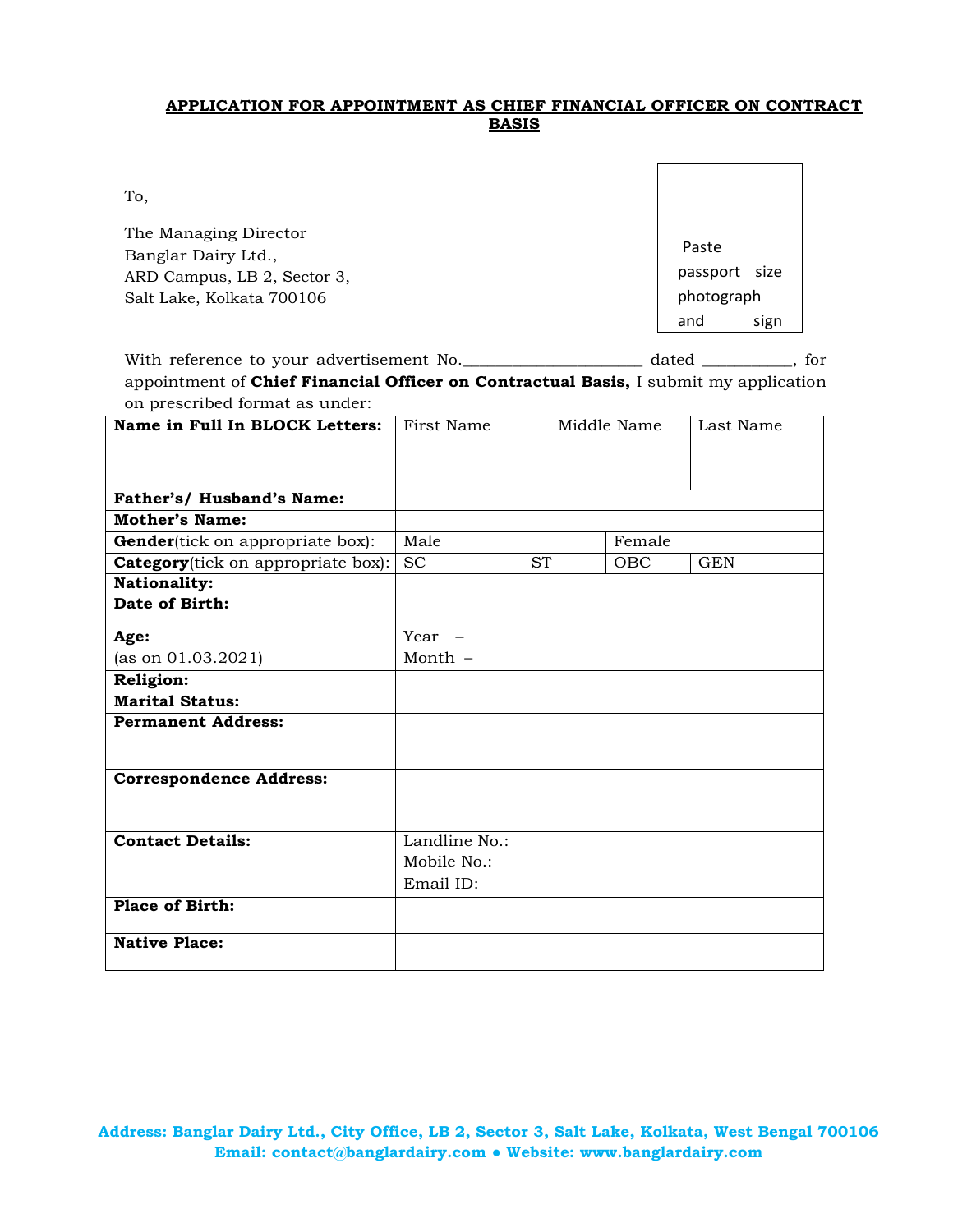| Languages known:<br>Read                                    |        |             | <b>Write</b>       | <b>Speak</b>                                                                 |  |  |
|-------------------------------------------------------------|--------|-------------|--------------------|------------------------------------------------------------------------------|--|--|
|                                                             |        |             |                    |                                                                              |  |  |
|                                                             |        |             |                    |                                                                              |  |  |
|                                                             |        |             |                    |                                                                              |  |  |
| 01.03.2021)                                                 |        |             |                    | Educational & Professional Qualifications (Starting from Graduation): (As on |  |  |
|                                                             | Exam   |             | % Marks obtained   |                                                                              |  |  |
|                                                             | passed |             |                    |                                                                              |  |  |
|                                                             |        |             |                    |                                                                              |  |  |
|                                                             |        |             |                    |                                                                              |  |  |
|                                                             |        |             |                    |                                                                              |  |  |
|                                                             |        |             |                    |                                                                              |  |  |
| <b>Work Experience:</b>                                     |        |             |                    |                                                                              |  |  |
| Name of                                                     | From   | <b>Till</b> | <b>Designation</b> | Responsibilities in Brief                                                    |  |  |
| the                                                         |        |             |                    |                                                                              |  |  |
| Employer                                                    |        |             |                    |                                                                              |  |  |
|                                                             |        |             |                    |                                                                              |  |  |
|                                                             |        |             |                    |                                                                              |  |  |
|                                                             |        |             |                    |                                                                              |  |  |
|                                                             |        |             |                    |                                                                              |  |  |
| <b>Whether in Service:</b>                                  |        |             | YES / NO           |                                                                              |  |  |
|                                                             |        |             |                    |                                                                              |  |  |
| If NO, Date of                                              |        |             |                    |                                                                              |  |  |
| VRS/CRS/Resignation                                         |        |             |                    |                                                                              |  |  |
| Etc. (With Proof thereof):<br>If YES, Name of Organization: |        |             |                    |                                                                              |  |  |
|                                                             |        |             |                    |                                                                              |  |  |
| <b>Total Work Experience (in years):</b>                    |        |             |                    |                                                                              |  |  |
| <b>Position Last Held/Current</b>                           |        |             |                    |                                                                              |  |  |
| <b>Position:</b>                                            |        |             |                    |                                                                              |  |  |
| <b>Exposure of Sector:</b>                                  |        |             |                    |                                                                              |  |  |
| No. of Years Worked in Senior                               |        |             |                    |                                                                              |  |  |
| <b>Executive Level in Relevant</b>                          |        |             |                    |                                                                              |  |  |
| <b>Field:</b><br>Disciplinary Action if any:                |        |             |                    |                                                                              |  |  |
|                                                             |        |             |                    |                                                                              |  |  |
| Major Illness as on date if any:                            |        |             |                    |                                                                              |  |  |
|                                                             |        |             |                    |                                                                              |  |  |
| <b>Awards / Recognitions:</b>                               |        |             |                    |                                                                              |  |  |
|                                                             |        |             |                    |                                                                              |  |  |
|                                                             |        |             |                    |                                                                              |  |  |
|                                                             |        |             |                    |                                                                              |  |  |

**Address: Banglar Dairy Ltd., City Office, LB 2, Sector 3, Salt Lake, Kolkata, West Bengal 700106 Email: contact@banglardairy.com ● Website: www.banglardairy.com**